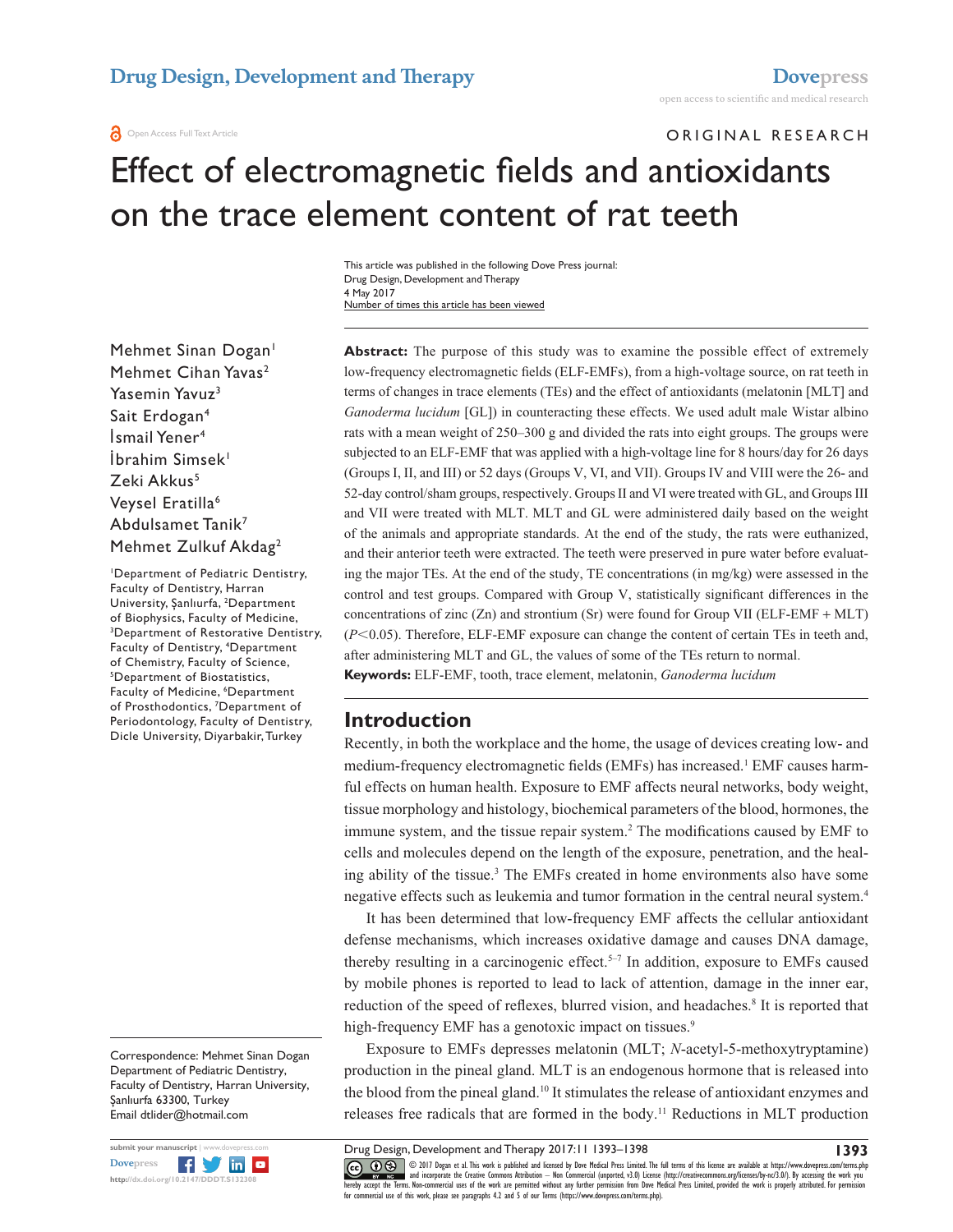increase the risk of cancer.12–14 The level of serum MLT is reflected in the level of MLT in the saliva. The level of MLT in the saliva is one-quarter of the level of MLT in the body.11 In addition, a type of fungi known as *Ganoderma lucidum* (GL) is effective for the prevention of free radical production and for the treatment of hypertension, diabetes, hepatitis, cancer, and human immunodeficiency virus (HIV) infections.15

Studies conducted on animals have demonstrated a relationship between exposure to EMFs, free radical production, and cancer formation.10 It has been reported that free radical production and tumor formation decrease when MLT is given to animals exposed to EMF under experimental conditions.10

EMFs also affect the balance of liquids and electrolytes and the concentration of trace elements (TEs).16 TEs play an important role in human health. The lack or abundance of TEs can have toxic effects.17 Measuring TE concentrations using tissue samples is critical in order to deduce these toxic effects and subsequently correct them. Generally, in TE studies, tissue samples such as blood, urine, tooth, nail, and hair are used.

In addition, teeth are reported to be a suitable indicator of overall TE concentrations.17,18 TEs are found at different concentrations in the tooth enamel. Changes in the density of some TEs affect the health of teeth and general human health. Some elements may cause tooth decay. The relationship between the concentrations of elements such as calcium (Ca), zinc (Zn), phosphorus (P), and magnesium (Mg) in the structure of decaying teeth has been reported.17 Fluorine (F) and phosphorus (P) are elements that prevent tooth decay, whereas selenium (Se), magnesium (Mg), cadmium (Cd), platinum (Pt), lead (Pb), and silicon (Si) can cause tooth decay.<sup>17</sup>

Mg is a key element for the functioning of important biological polyphosphate compounds, such as ATP, DNA, and RNA. Mg is also used in the mineralization of teeth and bones.  $Ca^{2+}$  is a key factor for neurotransmitter secretion, oxidative stress, and apoptosis. Zn is necessary for DNA synthesis, RNA transcription, cell division, and cell activation. Copper (Cu) is an essential component of the respiratory enzyme complex, cytochrome c oxidase. Zn and Cu play protective roles against oxidation by acting as cofactors for antioxidant enzymes. Iron (Fe) plays an essential role by combining with oxygen molecules in hemoglobin and myoglobin. Se is found combined with several antioxidant enzymes such as glutathione peroxidase and thioredoxin reductase. Manganese (Mn) is necessary for the regulation of blood sugar and cellular energy levels, immune system

functioning, bone growth, defense against free radicals, and blood coagulation (along with vitamin K).<sup>19</sup>

The impact of EMFs on TEs in enamel and dentin can be explained by the changes that they induce in chemical binding exhibited by TEs.<sup>20</sup> The purpose of this study was to examine the impact of extremely low-frequency (ELF) EMFs, from a high-voltage source, on TE concentrations in rat teeth. In addition, the impact of MLT and GL on the unwanted effects of the EMFs was also evaluated.

### **Materials and methods**

This study was performed at the Prof Dr Sabahattin Payzin Health Sciences Research and Application Center at Dicle University, Diyarbakır, Turkey. All animal procedures were conducted in accordance with the Principles of Laboratory Animal Care and the rules of the Scientific and Ethics Committee of Dicle University Health Research Center (ethics committee approval no: 2013/13).

Adult male Wistar albino rats with a mean weight of 250– 300 g were used in this study. After a 1-week adaptation period, the rats were randomly divided into eight groups. These groups were treated as follows: Group I: 26 days of high-voltage ELF-EMF exposure; Group II: 26 days of high-voltage ELF-EMF exposure + GL; Group III: 26 days of high-voltage ELF-EMF exposure + MLT; Group IV: control/sham group for 26 days; Group V: 52 days of high-voltage ELF-EMF exposure; Group VI: 52 days of high-voltage ELF-EMF exposure + GL; Group VII: 52 days of high-voltage ELF-EMF exposure + MLT; and Group VIII: control/sham group for 52 days.

To produce the ELF-EMF, two transformers were used, which produced a high-voltage EMF (up to 10 kV was used). For transformer 1, the input was 220 V and the output was 10 kV. For transformer 2, the input was 10 kV and the output was 220 V. The rats in both the 26-day and the 52-day experimental groups (Groups I, II, III, V, VI, and VII) were exposed to ELF-EMF for 8 hours/ day. We measured the mean magnetic field intensity (2.48  $\mu$ T) and the electric field strength (80.3 V/m) in the Plexiglas cages. The EMF was measured with the aid of a Spectran device NF5035 (AARONIA AG, Strickscheid, Germany), using the 6-minute measurement method (International Commission for Non-Ionizing Radiation Protection [ICNIRP]).

MLT and GL were prepared according to the weight of the animals and appropriate standards. For each rat in the two MLT groups, 10 mg/kg MLT (Merck KGaA, Darmstadt, Germany) was dissolved in pure ethanol and then diluted with distilled water. The MLT was then administered intraperitoneally on a daily basis. For each rat in the two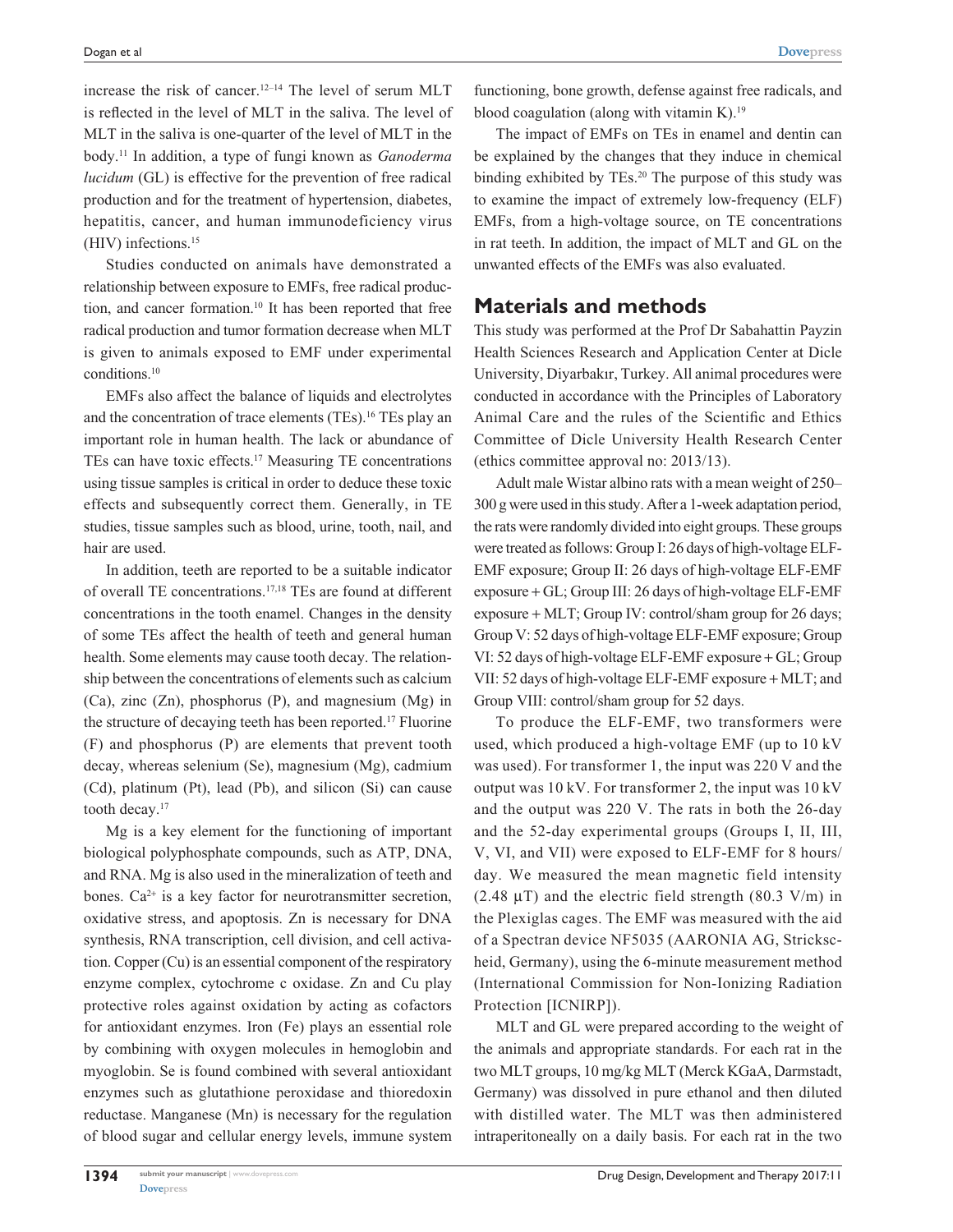GL groups, 20 mg/kg GL (Gano Excel Industries Sdn. Bhd., Kedah, Malaysia) was prepared (by dilution with distilled water) and administered by oral gavage. At the end of the study, the rats underwent anesthesia  $(0.1 \text{ cc} x$ ylazine + 0.9 cc ketamine per rat). Then, the rats were sacrificed by intracardiac lethal injection and exsanguination euthanasia, and their anterior teeth were extracted. To preserve their quality, the teeth samples were stored at ambient temperature in sealed plastic bags prior to processing.

### Microwave digestion

All teeth samples were washed with water and then dried in an oven at 65°C. All the samples weighed between 0.2 g and 0.5 g (according to precise measurement in a Teflon vessel) prior to being digested with 6 mL of concentrated ultrapure nitric acid (65%) and 2 mL of ultrapure hydrogen peroxide (30%). The acid digestion of the teeth samples was performed using a commercial high-pressure laboratory microwave oven (Ethos One; Milestone Srl – Via Fatebenefratelli 1/5, 24010 Sorisole (BG), Italy). For each sample, a one-step microwave program was used, increasing for 15 minutes to 200°C at 1,000 W and maintenance at 200°C and 1,000 W for 10 minutes. Any undissolved material was removed with filtered 25 mm polyethylene syringes.

#### **Instruments**

An inductively coupled plasma mass spectrometry (ICP-MS) system (model 7700X; Agilent, Santa Clara, CA, USA) was used for the simultaneous detection of Li, B, Mg, Ca, V, Mn, Fe, Co, Zn, As, Se, strontium (Sr), Ag, Cd, Pb, and P.

**Table 1** TE contents in each group at the end of the study

### Reagents and solutions

The nitric acid (Merck) and hydrogen peroxide (Merck) were analytical-grade reagents. Ultrapure water was used in all the experiments.

# **Statistics**

The between-group differences in the experimental data were compared statistically. For this purpose, Mann–Whitney *U* and Wilcoxon signed-rank tests were used.

# **Results**

At the end of the study, the concentrations (in mg/kg) of Li, B, Mg, Ca, V, Mn, Fe, Co, Zn, As, Se, Sr, Ag, Cd, Pb, and P were obtained from the control and test groups, as shown in Table 1. Compared with the value of other TEs, according to the Mann–Whitney *U* test, the concentrations of Sr and Zn displayed significant differences  $(P<0.05)$ .

In Group I, the concentrations of Li, B, Zn, As, V, Cd, Pb, and Se increased, and the concentrations of Mg, Fe, Co, Ca, and P decreased. However, in Group V, the concentrations of Li, As, and Se increased, and the concentrations of B, Ca, Mn, Co, V, Sr, Cd, and Pb decreased.

In Group II, GL returned the concentrations of Li, B, Mg, Ca, Fe, Zn, As, P, and Se to the levels in the 26-day control group. In Group III, MLT returned the concentrations of B, Mg, Ca, Fe, Zn, V, Cd, Pb, P, and Se to the levels in the 26-day control group.

In Group VI, GL returned the concentrations of Co, V, and Se to the approximate concentrations in the 52-day control group. In Group VII, MLT returned the concentrations of Li,

| TE(mg/kg)         | Group I | <b>Group II</b> | <b>Group III</b> | <b>Group IV</b> | <b>Group V</b> | <b>Group VI</b> | <b>Group VII</b> | <b>Group VIII</b> |
|-------------------|---------|-----------------|------------------|-----------------|----------------|-----------------|------------------|-------------------|
| <sup>7</sup> Li   | 0.2617  | 0.1695          | 0.0834           | 0.1693          | 0.1735         | 0.1013          | 0.1495           | 0.1443            |
| $\mathsf{H}$      | 0.0417  | 0.0277          | 0.0275           | 0.0264          | 0.0216         | 0.0187          | 0.0166           | 0.0352            |
| $^{24}Mg$         | 0.6803  | 0.8939          | 0.8814           | 0.8768          | 0.8505         | 0.8191          | 0.7801           | 0.8464            |
| $44$ Ca           | 0.4895  | 0.5342          | 0.5240           | 0.5767          | 0.5436         | 0.5537          | 0.5624           | 0.6148            |
| $55$ Mn           | 0.0015  | 0.0018          | 0.0013           | 0.0016          | 0.0013         | 0.0012          | 0.0013           | 0.0016            |
| 56Fe              | 0.1330  | 0.2026          | 0.2493           | 0.2606          | 0.2645         | 0.2587          | 0.2358           | 0.2518            |
| 59Co              | 0.0061  | 0.0088          | 0.0042           | 0.0074          | 0.0031         | 0.0053          | 0.0065           | 0.0050            |
| 66Zn              | 0.0682  | 0.0532          | 0.0585           | 0.0550          | 0.0616         | 0.0991          | 0.1775           | 0.1335            |
| 75As              | 0.0859  | 0.0402          | 0.0000           | 0.0310          | 0.0215         | 0.1174          | 0.0441           | 0.0094            |
| 51V               | 0.1041  | 0.1001          | 0.0494           | 0.0683          | 0.0325         | 0.0715          | 0.0911           | 0.0765            |
| 88Sr              | 0.1473  | 0.1215          | 0.1322           | 0.1422          | 0.1632         | 0.1663          | 0.1735           | 0.1816            |
| 107Ag             | 0.0013  | 0.0012          | 0.0011           | 0.0011          | 0.0010         | 0.0012          | 0.0011           | 0.0012            |
| $III$ Cd          | 0.0042  | 0.0096          | 0.0017           | 0.0013          | 0.0029         | 0.0018          | 0.0038           | 0.0056            |
| 208P <sub>b</sub> | 0.1166  | 0.1688          | 0.0820           | 0.0861          | 0.0810         | 0.0967          | 0.1156           | 0.1258            |
| 15P               | 0.6900  | 0.9770          | 0.9470           | 0.8200          | 0.9130         | 0.8170          | 0.8620           | 0.9840            |
| $78$ Se           | 0.2016  | 0.0534          | 0.0472           | 0.0411          | 0.3113         | 0.1167          | 0.1120           | 0.1524            |

**Notes:** Group I, 26 days of high-voltage ELF-EMF exposure; Group II, 26 days of high-voltage ELF-EMF exposure + GL; Group III, 26 days of high-voltage ELF-EMF exposure + MLT; Group IV, control/sham group for 26 days; Group V, 52 days of high-voltage ELF-EMF exposure; Group VI, 52 days of high-voltage ELF-EMF exposure + GL; Group VII, 52 days of high-voltage ELF-EMF exposure + MLT; and Group VIII, control/sham group for 52 days. **Abbreviation:** TE, trace element.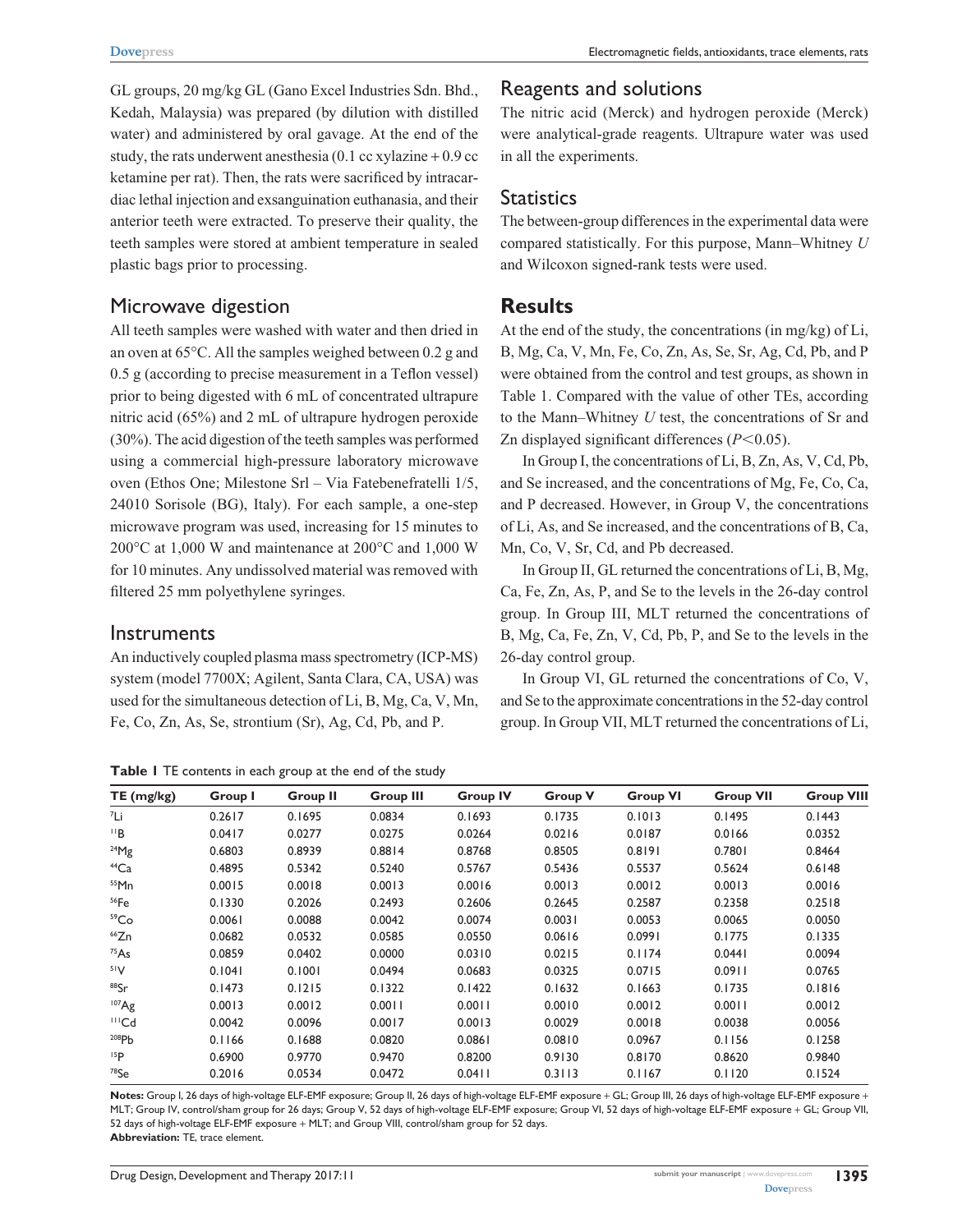Ca, V, Cd, Pb, and Se to the approximate concentrations in the 52-day control group. The concentrations of Ag in the various groups changed very little.

# **Discussion**

EMFs affect a wide area, and they can be caused by low and high currents. Due to the development of electromagnetic technology, EMFs are now widely used in various fields, including military applications, medical devices, and security systems. Concerns regarding the hazardous biological effects of EMFs on human health are on the rise.19

High-frequency magnetic fields affect superficial tissues, whereas it is reported that low-frequency magnetic fields have hazardous impacts on deeper tissues.<sup>21</sup> The impact of magnetic fields on cellular functions has been examined, and damage to DNA, the production of oxidation products, and effects on intracellular  $Ca^{2+}$  signals have been found.<sup>22</sup> Exposure to EMFs affects the formation of free radicals and some elements. Lack or abundance of certain metals leads to multiple clinical impacts. A previous study conducted on rats exposed to EMFs found that the Zn plasma concentration increased while the Fe concentration decreased.<sup>22</sup> In this study, a statistically significant difference was found in the concentration of Zn in Groups I and V and, after antioxidant usage (MLT or GL), the Zn concentration approximated that in the control group. In addition, it was found that high-voltage ELF-EMFs increased the concentrations of Li, B, and Se and decreased the concentrations of Mg, Ca, and Fe. The values returned to normal after administering an antioxidant (MLT or GL).

Another animal study of EMFs reported that they affect the liquid and electrolyte balance.<sup>16</sup> At the same time, EMFs also affect the concentration of some TEs and the electrolyte balance (Na<sup>+</sup>, K<sup>+</sup>, Ca<sup>++</sup>, and Mg<sup>++</sup>). Lack or abundance of TEs also causes toxic effects.17 There are several TEs in the calcified tissue of the teeth. Measurements showing lack or abundance of TEs provide information about diseases. The causes of decayed/healthy tooth structure can be understood in terms of decreases in matrix elements such as Ca and P and increases in non-matrix elements such as Sr, Na, K, Mg, Zn, and C.23,24 In this study, the impact of EMFs and antioxidants on the TE concentrations in rat teeth was examined.

In order to deduce and subsequently correct these impacts, it is important to measure the TE concentrations using a tissue sampling method. Generally, in TE studies, tissue samples such as blood, urine, nail, and hair samples are used. Nevertheless, teeth have also been reported to be suitable indicators of overall TE concentrations, as teeth consist of a diverse range of elements, and the concentrations of these elements are affected by overall TE concentrations in the body.17,18

TEs are found at different concentrations in the tooth enamel. Previous studies have reported the relationship between elements such as Ca, Zn, P, and Mg in decaying teeth.21,24 In addition, lack of Zn causes reductions in thrombocyte aggregation, T lymphocyte concentrations, and the levels of phytomitogene.25 Zn plays an essential role as a structural, catalytic, and regulatory factor in biological organisms. In addition, Zn ensures that cells are protected from oxidative stress.<sup>25</sup> In our study, the level of Zn in the teeth of rats exposed to EMFs for 52 days was lower than the level in the 52-day control group, and the Zn level in the groups that were treated with an antioxidant (MLT or GL) increased only compared to the group exposed to EMFs. In addition, according to Groups VII–VIII, in the teeth of rats exposed to EMFs for 52 days, there was a significant decrease in the level of  $Zn (P<0.05)$ .

Exposure to EMFs affects the functions of biological systems due to increases in oxidative stress.<sup>26</sup> A previous study examined the impact of magnetic field exposure on oxidative stress created by EMFs and identified protective impacts.27 In our study, we found that treatment with an antioxidant (MLT or GL) caused the TE concentrations (that were changed by high-voltage ELF-EMFs) to return to their normal values.

Zn is both an antioxidant and a factor involved in the structure of superoxide dismutase. Oxidative stress (which can increase after repeated infections and surgical operations) creates an increased metabolic demand for antioxidants.25,28 For this reason, the Zn concentration in the body decreases.<sup>28</sup> In our study, the concentration of Zn increased after 26 days of exposure to high-voltage ELF-EMFs (Group I), and 52 days of exposure to high-voltage ELF-EMFs decreased the concentration of Zn (Group V). In addition, the Zn concentration was found to return to normal after usage of antioxidants (MLT or GL) in Groups II, III, and VII.

Living organisms are constantly being exposed to natural geomagnetic fields ranging between 20 and 70 µT. Previous studies have shown that EMFs increase the concentration of reactive oxygen products and cause pro-inflammatory changes in biological systems. Magnetic field exposure (128 mT for 1 hour/day for 5 days) has been found to decrease the amount of Se in the kidneys, muscles, and brain and decrease glutathione peroxidase activity in the kidneys and muscles.29 In our study, no statistically significant difference was found in terms of the Se levels. However, numerically, the concentration of Se increased in Groups I and V.

In a previous study conducted in rats, TE concentrations in the serum were examined.<sup>22</sup> No significant change was found in the ratio of Na, K, Ca, P, and Se in the serum. In contrast, an increase in the Zn ratio and a decrease in the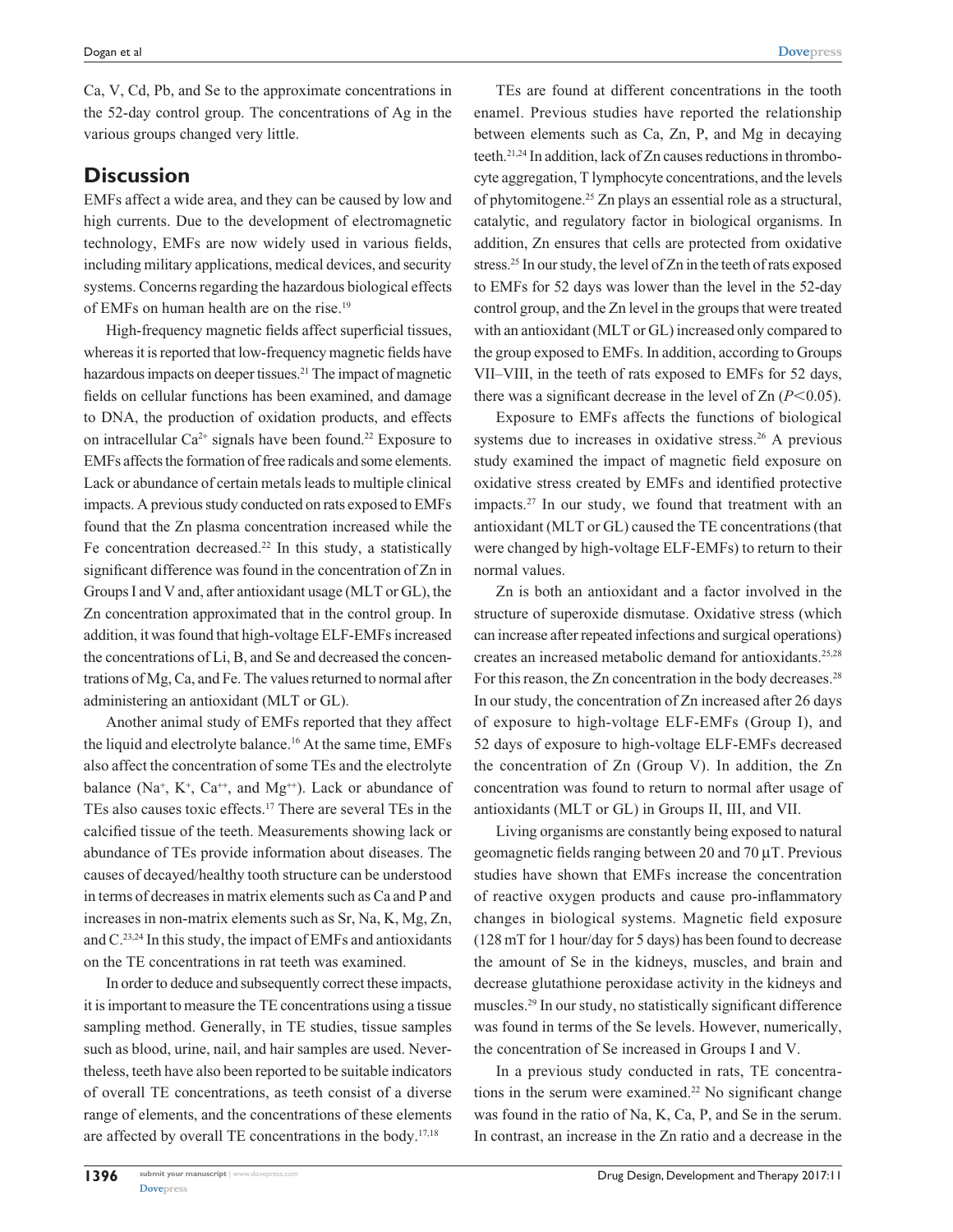Fe concentration were found. Lack or abundance of these TEs can lead to clinical impacts.<sup>22</sup> In our study, although a statistically significant change was not observed in the level of Fe, in terms of numerical values, the Fe level returned to normal in the group exposed to ELF-EMF for 26 days after treatment with an antioxidant (MLT or GL).

In another study, it was found that serum Na, K, Mg, Ca, Zn, Cu, Fe, Se, and Mn values in rats exposed to electrical fields of 50, 100, and 200 kV/m for 48 hours remained unchanged.19 A further study conducted on rats examined the impact of a 2.45 GHz Wi-Fi-induced EMF on teeth, and the study found that the development of rat teeth and surrounding tissues was not affected by 2.45 GHz Wi-Fi. In addition, no statistically significant differences were found in the concentrations of Ca, K, Mg, Na, P, or Cd in the rat teeth. $30$ However, the concentrations of Zn, Ag, and B decreased and the concentrations of Fe and Sr increased.<sup>30</sup> In our study, an increase was detected in the concentration of B in rat teeth exposed to ELF-EMF for 26 days (Group I).

It has been reported that Se, Mg, Cd, Pt, and Pb are carcinogenic, while  $F$  and  $K$  are cariostatic.<sup>31</sup> In our study, as a result of exposure to 26 days of high-voltage ELF-EMFs, an increase was found in the concentrations of Se, Cd, and Pb and a decrease was detected in the concentration of K (compared to the 26-day control/sham group).

# **Conclusion**

The data showed that exposure to high-voltage ELF-EMFs causes changes in TE concentrations in rat teeth. Increases and decreases in TE concentrations can have toxic effects on human health. There were changes in the values of cariogenic elements such as Se, Mg, Cd, and Pb. ELF-EMFs increased the values of Se, Cd, Pb, and Mn. The use of antioxidants, especially MLT, was found to reduce these values to their normal levels. However, we believe that further epidemiological, histological, and chemical studies should be conducted in this area.

# **Acknowledgement**

The authors declare that there were no other contributors involved in this work.

# **Disclosure**

The authors report no conflicts of interest in this work.

#### **References**

1. Sullivan K, Balin AK, Allen RG. Effects of static magnetic fields on the growth of various types of human cells. *Bioelectromagnetics*. 2011; 32(2):140–147.

- 2. Oksay T, Naziroglu M, Dogan S, Guzel A, Gumral N, Kosar P. Protective effects of melatonin against oxidative injury in rat testis induced by wireless (2.45 GHz) devices. *Andrologia*. 2014;46(1):65–72.
- 3. Franzellitti S, Valbonesi P, Ciancaglini N, et al. Transient DNA damage induced by high-frequency electromagnetic fields (GSM 1.8 GHz) in the human trophoblast HTR-8/SVneo cell line evaluated with the alkaline comet assay. *Mutat Res*. 2010;683(1–2):35–42.
- 4. Kameda T, Ohkuma K. Electromagnetic fields from dental devices and their effects on human health. *J Electr Electron Syst*. 2014;3(1):1–6.
- 5. Wolf FI, Torsello A, Tedesco B, et al. 50-Hz extremely low frequency electromagnetic fields enhance cell proliferation and DNA damage: possible involvement of a redox mechanism. *Biochim Biophys Acta*. 2005;1743(1–2):120–129.
- 6. Fitzsimmons RJ, Gordon SL, Kronberg J, Ganey T, Pilla AA. A pulsing electric field (PEF) increases human chondrocyte proliferation through a transduction pathway involving nitric oxide signaling. *J Orthop Res*. 2008;26(6):854–859.
- 7. Focke F, Schuermann D, Kuster N, Schär P. DNA fragmentation in human fibroblasts under extremely low frequency electromagnetic field exposure. *Mutat Res*. 2010;683(1–2):74–83.
- 8. Colak C, Parlakpinar H, Ermis N, et al. Effects of electromagnetic radiation from 3G mobile phone on heart rate, blood pressure and ECG parameters in rats. *Toxicol Ind Health*. 2012;28(7):629–638.
- 9. Cervellati F, Franceschetti G, Lunghi L, et al. Effect of high-frequency electromagnetic fields on trophoblastic connexins. *Reprod Toxicol*. 2009;28(1):59–65.
- 10. Tranfo G, Pigini D, Brugaletta V, et al. Measures of melatonin and cortisol variations in volunteers exposed to GSM cellular phones in a double blind experiment. *Webmedcentral Environ Med*. 2010;  $1(9):1-25.$
- 11. Reiter R, Rosales-Corral S, Liu X, Acuna-Castroviejo D, Escames G, Tan D. Melatonin in the oral cavity: physiological and pathological implications. *J Periodontal Res*. 2015;50(1):9–17.
- 12. Naziroğlu M, Tokat S, Demirci S. Role of melatonin on electromagnetic radiation-induced oxidative stress and Ca2+ signaling molecular pathways in breast cancer. *J Recept Signal Transduct Res*. 2012;32(6):290–297.
- 13. Dyche J, Anch A, Fogler K, Barnett D, Thomas C. Effects of power frequency electromagnetic fields on melatonin and sleep in the rat. *Emerg Health Threats*. 2012;5:1–8.
- 14. Vanderstraeten J, Verschaeve L, Burda H, Bouland C, de Brouwer C. Health effects of extremely low-frequency magnetic fields: reconsidering the melatonin hypothesis in the light of current data on magnetoreception. *J Appl Toxicol*. 2012;32(12):952–958.
- 15. Paterson RR. Ganoderma a therapeutic fungal biofactory. *Phytochemistry*. 2006;67(18):1985–2001.
- 16. ŁOpucki M, Czekierdowski A, Rogowska W, Kotarski J. The effect of oscillating low intensity magnetic field on the Na+, K+, Ca++, and Mg++ concentrations in the maternal and fetal circulation of the dually perfused human placental cotyledon. *Bioelectromagnetics*. 2004; 25(5):329–337.
- 17. Brown CJ, Chenery SR, Smith B, et al. Environmental influences on the trace element content of teeth – implications for disease and nutritional status. *Arch Oral Biol*. 2004;49(9):705–717.
- 18. Rao KS, Anupama PM, Mahesh DG, Rao RV, Rautray TR, Venkateswarulu P. Trace elemental analysis of dental caries in human teeth by external PIXE. *Int J Appl Biol Pharm Tech*. 2010;1(1):68–78.
- 19. Li K, Ma S, Ren D, et al. Effects of electromagnetic pulse on serum element levels in rat. *Biol Trace Elem Res*. 2014;158(1):81–86.
- 20. Kaya S, Akdag MZ, Yavuz I, et al. ELF electromagnetic field and strontium ranilate influences on the trace element content of rat teeth. *J Anim Vet Adv*. 2009;8:322–327.
- 21. Ince B, Akdag Z, Bahsi E, et al. Can exposure to manganese and extremely low frequency magnetic fields affect some important elements in the rat teeth? *Eur Rev Med Pharmacol Sci*. 2012;16(6):763–769.
- 22. Aida L, Soumaya G, Myriam E, Mohsen S, Hafedh A. Effects of static magnetic field exposure on plasma element levels in rat. *Biol Trace Elem Res*. 2014;160(1):67–72.